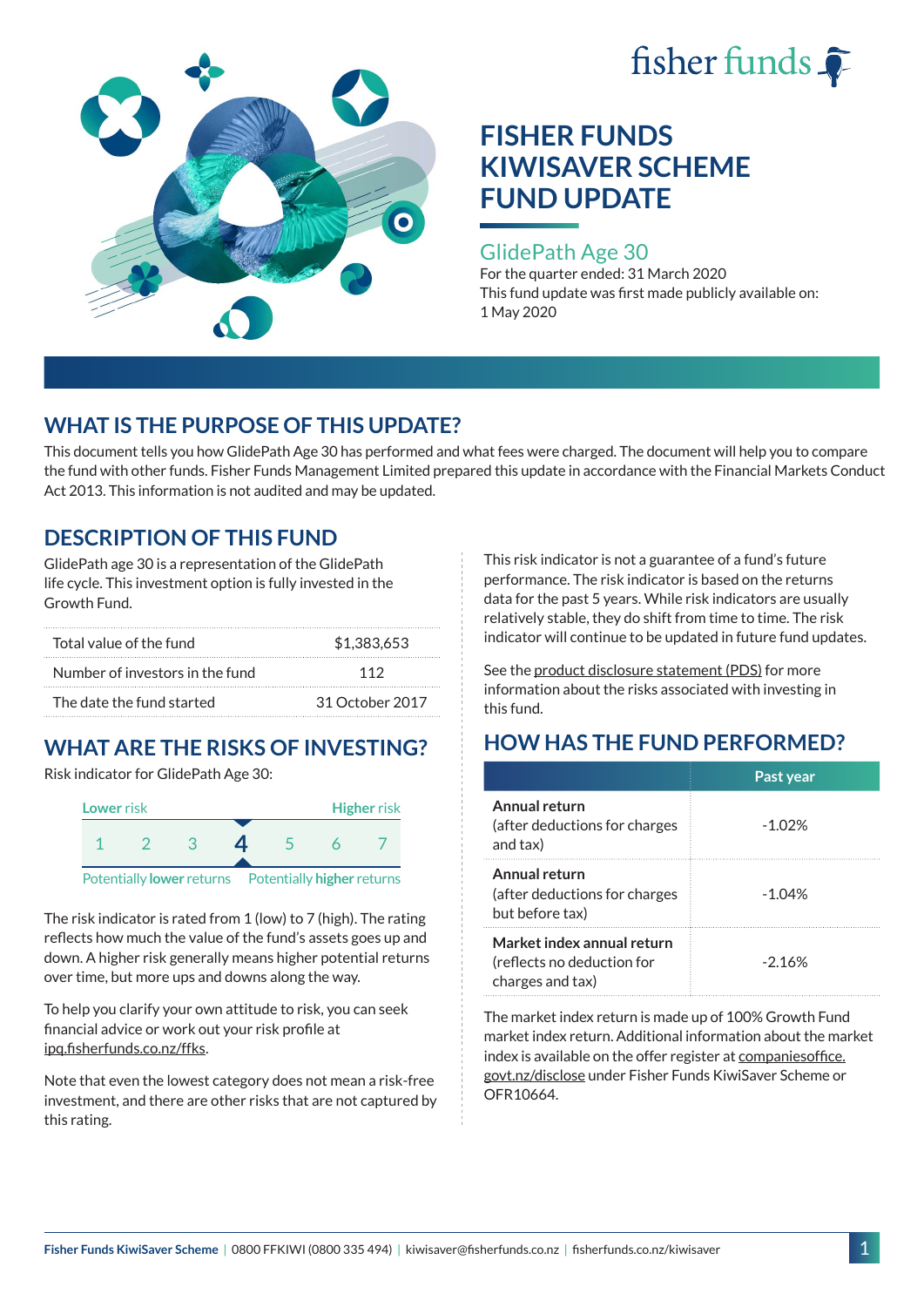# **ANNUAL RETURN GRAPH**



This shows the return after fund charges and tax for each year ending 31 March since the fund started. The last bar shows the average annual return since the fund started, up to 31 March 2020.

**Important:** This does not tell you how the fund will perform in the future.

Returns in this update are after tax at the highest prescribed investor rate (PIR) of tax for an individual New Zealand resident. Your tax may be lower. The market index return reflects no deduction for charges and tax.

#### **WHAT FEES ARE INVESTORS CHARGED?**

Investors in GlidePath Age 30 are charged fund charges that include GST. In the year to 31 March 2019 these were:

|                                                | % of net asset value   |
|------------------------------------------------|------------------------|
| <b>Total fund charges</b>                      | 1.41%                  |
| Which are made up of:                          |                        |
| Total management and<br>administration charges | 1.05%                  |
| Inding:                                        |                        |
| Manager's basic fee                            | በ 95%                  |
| Other management and<br>administration charges | 0.10%                  |
| Total performance-based fees <sup>1</sup>      | 0.36%                  |
| Other charges:                                 | \$ amount per investor |
| Annual account fee                             |                        |

Small differences in fees and charges can have a big impact on your investment over the long term.

### **EXAMPLE OF HOW THIS APPLIES TO AN INVESTOR**

Sarah had \$10,000 in the fund at the start of the year and did not make any further contributions. At the end of the year, Sarah incurred a loss after fund charges were deducted of -\$102 (that is -1.02% of her initial \$10,000). Sarah also paid \$36 in other charges. This gives Sarah a total loss after tax of -\$138 for the year.

### **WHAT DOES THE FUND INVEST IN? Actual investment mix**

This shows the types of assets that the fund invests in.



#### **Target investment mix**

This shows the mix of assets that the fund generally intends to invest in.